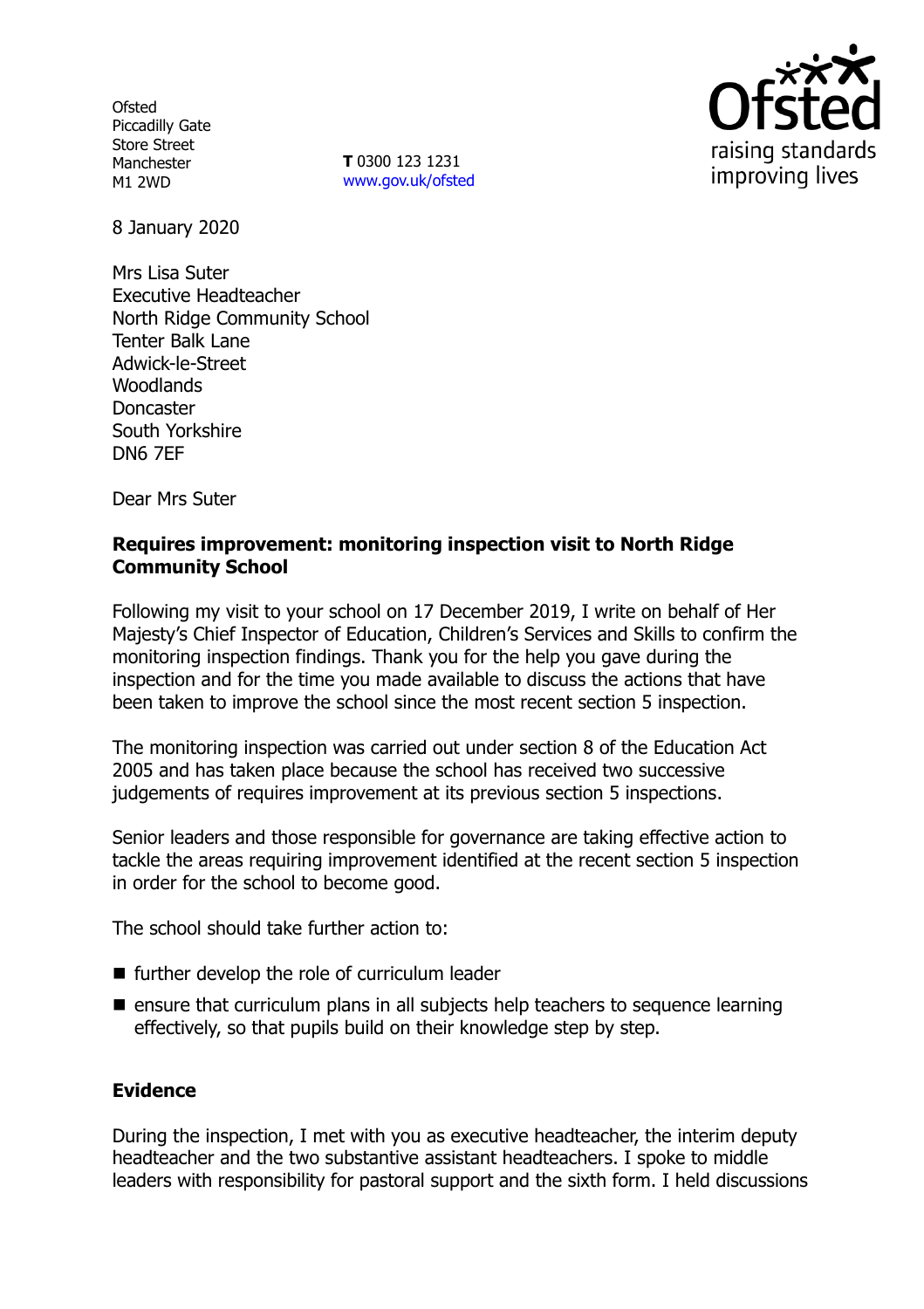

with representatives from the interim executive board (IEB), who are responsible for governance, to discuss the actions taken since the last inspection. I evaluated the school improvement action plan and school self-evaluation documents.

I spoke to curriculum leaders for English and communication, mathematics and physical education. We talked about how they ensure that pupils learn more and remember more in their subjects. I also spoke to colleagues who support the geography curriculum at the school. I made brief visits to lessons with members of your leadership team to consider the impact that you have had on the development of the curriculum. I looked at the documents that have been produced to help teachers to use the information found in education, health and care (EHC) plans.

## **Context**

Since the previous inspection, you have been appointed as permanent executive headteacher. Two assistant headteachers are now in place. A middle leader with responsibility for the sixth form has also been appointed. The school is well under way to becoming part of the Nexus Multi Academy Trust. As part of this transition process, the chief executive officer of Nexus Multi Academy Trust is a member of the IEB.

## **Main findings**

At the time of the previous inspection, you had only been in post for a few weeks. Since then, you have moved the school on at a pace. Improvements are clear to see. Members of staff told me that the school is a different place now. They feel positive, enjoy coming to work and have confidence that they can play their part in making the school an even better place to learn.

You prioritise well. You have made big changes. However, you planned for these well. You ensured that staff, parents and carers, and pupils understood the reasons for the changes that you made. For example, you changed the structure of teaching classes. Now pupils are grouped in classes according to the complexity of their need rather than solely on their chronological age. Teachers and teaching assistants can now focus more on ensuring that the curriculum is tailored to help each individual pupil develop and make progress.

Similarly, you noted that information contained in each pupil's EHC plan was not readily available to members of staff. You introduced new systems and processes that ensure that members of staff read, understand and help to shape these plans. Pupils' targets are now central to what they study and what they experience in classrooms. Teachers' understanding of pupils' particular needs is now much stronger.

I spoke with several curriculum leaders and looked at their curriculum plans. The curriculum is particularly well sequenced in mathematics. It is ambitious. It goes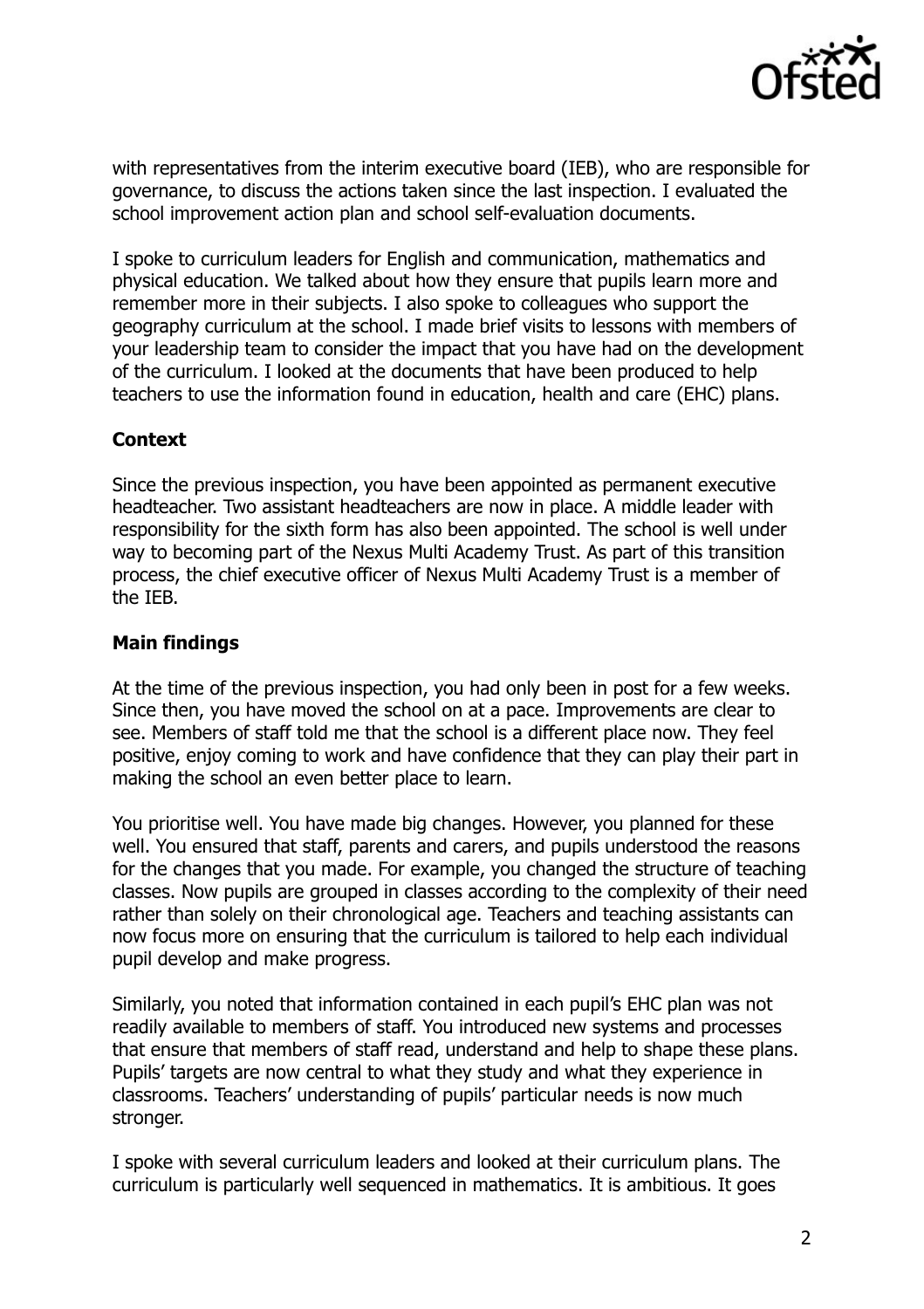

beyond the expectations of the national curriculum for pupils that are able to reach this level of attainment. It is also realistic, in that pupils with different needs are included within curriculum plans. Enough time for repetition is built in so that pupils of all abilities are able to remember what it is that they are learning. Pupils make progress step by step where they can. You know that there is still work to do to make sure that all subjects are planned in an equally precise way.

You and your assistant headteacher have developed the sixth form at a pace. Students are now taught in two pathways. One focuses on life skills and the other helps to prepare students for future employment. Your leaders have a deep understanding of the importance of careers, independent travel and life skills. Preparation for adulthood and transition forms the basis of much of the sixth-form curriculum.

The quality of leadership has improved. In this respect, you and the IEB have ensured that the areas for improvement identified in the previous inspection have been prioritised. Systems and structures that are in place to improve and monitor the quality of education are impressive. These underpin the changes that have been made. You monitor the curriculum well. You know precisely where strengths lie. You already have plans in place where there are weaknesses. You have started to develop a team of curriculum leaders. You have plans in place for further training for these colleagues.

The curriculum is now more focused on developing pupils' communication skills and personal and social skills and to prepare pupils for adulthood effectively. Teachers more effectively support pupils who are able to develop English and mathematical skills, and teachers have a better understanding of pupils' individual needs.

Members of the IEB are knowledgeable and effective. The school is currently in a period of transition as it prepares to become part of the Nexus Multi Academy Trust. You have focused on staff development and, especially, staff empowerment. As a result, staff feel much happier and in control of both their work and their workload. They appreciate your support and that of other senior leaders. As one of your staff said, 'The ingredients are there, and we are currently making the recipe.' This is a good analogy. You are taking effective action to ensure that the school improves.

#### **External support**

Previously, you benefited from the support offered to you by the local authority. An officer from the local authority was chair of the IEB, for example. You are currently being supported effectively by colleagues from the Nexus Multi Academy Trust.

I am copying this letter to the chair of the IEB, the regional schools commissioner